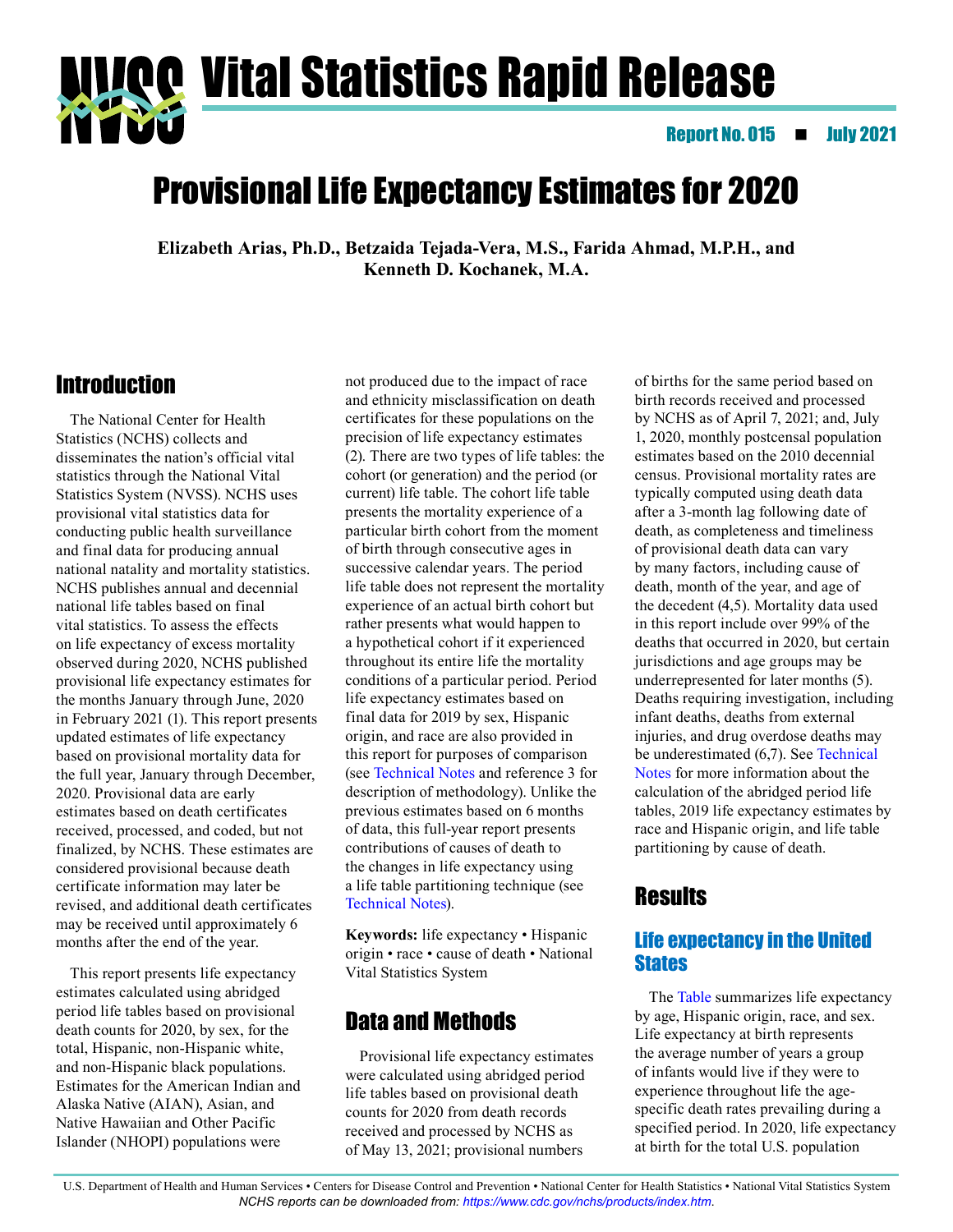<span id="page-1-0"></span>

| Table. Provisional expectation of life, by age, Hispanic origin, race for the non-Hispanic population, and sex: United States, 2020 |  |  |  |  |
|-------------------------------------------------------------------------------------------------------------------------------------|--|--|--|--|
|-------------------------------------------------------------------------------------------------------------------------------------|--|--|--|--|

|             | All races and origins |      |        | Hispanic |      | Non-Hispanic white |       |      | Non-Hispanic black |       |      |        |
|-------------|-----------------------|------|--------|----------|------|--------------------|-------|------|--------------------|-------|------|--------|
| Age (years) | Total                 | Male | Female | Total    | Male | Female             | Total | Male | Female             | Total | Male | Female |
| 0           | 77.3                  | 74.5 | 80.2   | 78.8     | 75.3 | 82.4               | 77.6  | 75.0 | 80.2               | 71.8  | 68.0 | 75.7   |
| 1           | 76.7                  | 73.9 | 79.6   | 78.2     | 74.7 | 81.8               | 76.9  | 74.3 | 79.5               | 71.6  | 67.8 | 75.4   |
| 5.          | 72.8                  | 70.0 | 75.6   | 74.2     | 70.8 | 77.8               | 73.0  | 70.4 | 75.6               | 67.7  | 63.9 | 71.5   |
| 10          | 67.8                  | 65.0 | 70.7   | 69.3     | 65.8 | 72.8               | 68.0  | 65.5 | 70.6               | 62.8  | 59.0 | 66.6   |
| 15          | 62.9                  | 60.1 | 65.7   | 64.3     | 60.9 | 67.9               | 63.0  | 60.5 | 65.6               | 57.9  | 54.1 | 61.7   |
| 20          | 58.0                  | 55.3 | 60.8   | 59.5     | 56.1 | 63.0               | 58.2  | 55.7 | 60.7               | 53.2  | 49.6 | 56.8   |
| 25          | 53.3                  | 50.8 | 56.0   | 54.7     | 51.5 | 58.1               | 53.4  | 51.1 | 55.9               | 48.8  | 45.3 | 52.1   |
| 30          | 48.7                  | 46.2 | 51.2   | 50.1     | 46.9 | 53.3               | 48.8  | 46.5 | 51.1               | 44.3  | 41.0 | 47.4   |
| 35          | 44.1                  | 41.8 | 46.5   | 45.4     | 42.4 | 48.5               | 44.2  | 42.1 | 46.4               | 39.9  | 36.8 | 42.8   |
| 40          | 39.6                  | 37.4 | 41.8   | 40.8     | 37.9 | 43.7               | 39.7  | 37.6 | 41.7               | 35.6  | 32.6 | 38.3   |
| 45          | 35.1                  | 33.0 | 37.2   | 36.2     | 33.5 | 39.0               | 35.2  | 33.3 | 37.1               | 31.3  | 28.6 | 33.9   |
| $50$        | 30.7                  | 28.7 | 32.7   | 31.8     | 29.2 | 34.4               | 30.8  | 29.0 | 32.6               | 27.3  | 24.6 | 29.6   |
| 55          | 26.5                  | 24.7 | 28.3   | 27.6     | 25.1 | 29.9               | 26.6  | 24.9 | 28.2               | 23.4  | 21.0 | 25.6   |
| 60          | 22.6                  | 20.9 | 24.1   | 23.6     | 21.3 | 25.7               | 22.6  | 21.1 | 24.0               | 19.8  | 17.6 | 21.7   |
| 65          | 18.8                  | 17.4 | 20.1   | 19.8     | 17.8 | 21.6               | 18.8  | 17.5 | 20.0               | 16.6  | 14.7 | 18.2   |
| 70          | 15.3                  | 14.1 | 16.3   | 16.4     | 14.7 | 17.8               | 15.2  | 14.1 | 16.1               | 13.7  | 12.1 | 15.0   |
| 75          | 12.0                  | 11.1 | 12.8   | 13.2     | 11.8 | 14.2               | 11.8  | 10.9 | 12.5               | 11.1  | 9.8  | 11.9   |
| 80          | 9.1                   | 8.4  | 9.6    | 10.4     | 9.3  | 11.1               | 8.8   | 8.2  | 9.3                | 8.7   | 7.8  | 9.3    |
| 85          | 6.7                   | 6.2  | 7.0    | 8.1      | 7.3  | 8.6                | 6.4   | 5.9  | 6.6                | 6.7   | 6.1  | 7.0    |

NOTES: Life tables by Hispanic origin are based on death rates that have been adjusted for race and ethnicity misclassification on death certificates. Updated classification ratios were applied; see Technical Notes. Estimates are based on provisional data for 2020. Provisional data are subject to change as additional data are received.

SOURCE: National Center for Health Statistics. National Vital Statistics System, Mortality, 2020.

was 77.3 years, declining by 1.5 years from  $78.8$  in  $2019(8)$ . Life expectancy at birth for males was 74.5 years in 2020, representing a decline of 1.8 years from 76.3 years in 2019. For females, life expectancy declined to 80.2 years, decreasing 1.2 years from 81.4 years in 2019 (Figure 1).

The difference in life expectancy between the sexes was 5.7 years in 2020, increasing from 5.1 in 2019. Between 2000 and 2010, the difference in life expectancy between the sexes narrowed from 5.2 years to a low of 4.8 years and then gradually increased to 5.1 in 2019  $(Figure 1)$ .

Figure 1. Life expectancy at birth, by sex: United States, 2000-2020



NOTES: Life expectancies for 2019 by Hispanic origin and race are not final estimates; see Technical Notes. Estimates are based on provisional data for 2020. Provisional data are subject to change as additional data are received. SOURCE: National Center for Health Statistics, National Vital Statistics System, Mortality data.

#### Life expectancy by Hispanic origin and race

Between 2019 and 2020, life expectancy decreased by 3.0 years for the Hispanic population  $(81.8 \text{ to } 78.8)$ (Figure 2). It decreased by 2.9 years for the non-Hispanic black population (74.7) to 71.8) and by 1.2 years for the non-Hispanic white population (78.8 to 77.6). In 2020, the Hispanic population had a life expectancy advantage of 1.2 years over the non-Hispanic white population, declining from an advantage of 3.0 years in 2019 (Figure 3). The Hispanic advantage relative to the non-Hispanic black population decreased from 7.1 to 7.0 years between 2019 and 2020. The non-Hispanic white life expectancy advantage relative to the non-Hispanic black population increased from 4.1 to 5.8 years between 2019 and 2020.

Among the six Hispanic origin -racesex groups (Figure 4), the decrease in life expectancy between 2019 and 2020 was greatest for Hispanic males, whose life expectancy declined by 3.7 years (79.0 to 75.3), followed by non-Hispanic black males with a decline of 3.3 years (71.3) to 68.0), non-Hispanic black females with a decline of 2.4 years  $(78.1$  to 75.7),

U.S. Department of Health and Human Services · Centers for Disease Control and Prevention · National Center for Health Statistics · National Vital Statistics System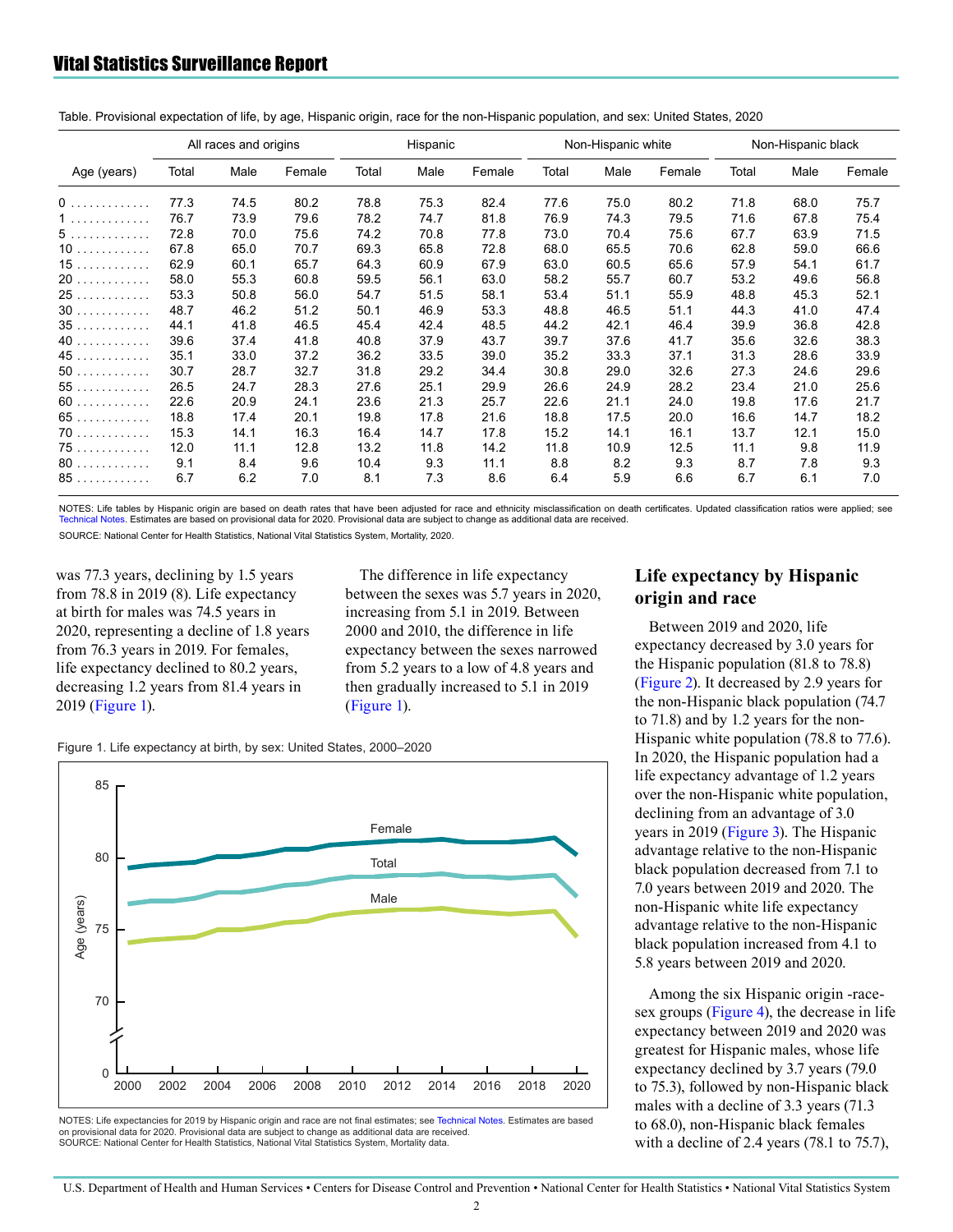<span id="page-2-0"></span>



Figure 2. Life expectancy at birth, by Hispanic origin and race: United States, 2019 and 2020

NOTES: Life expectancies for 2019 by Hispanic origin and race are not final estimates; se[e Technical Notes](#page-8-0). Estimates are based on provisional data for 2020. Provisional data are subject to change as additional data are received. SOURCE: National Center for Health Statistics, National Vital Statistics System, Mortality data

Hispanic females with a decline of 2.0 years (84.4 to 82.4), non-Hispanic white males with a decline of 1.3 years (76.3 to 75.0), and non-Hispanic white females with a decline of 1.1 years (81.3 to 80.2).

#### Effect on life expectancy of changes in cause-specific **mortality**

Increases or decreases in life expectancy represent the sum of positive and negative contributions of causespecific death rates. Declines in causespecific mortality contribute to increases in life expectancy while increases in cause-specific mortality contribute to decreases in life expectancy. If the negative contributions (i.e., increases in cause-specific death rates) are greater than the positive contributions (i.e., decreases in cause-specific deaths rates) then the result is a decline in life expectancy. If negative and positive contributions offset each other, then the result would be no change in life expectancy (see [Technical Notes f](#page-8-0)or a description of the partitioning method).

The decline of 1.5 years in life expectancy between 2019 and 2020 was primarily due to increases in mortality due to COVID-19 (73.8% of the negative contribution), unintentional injuries (11.2%), homicide (3.1%), diabetes (2.5%), and Chronic liver disease and cirrhosis  $(2.3\%)$  [\(Figure 5\)](#page-4-0). The decline in life expectancy would have been even greater were it not for the offsetting effects of decreases in mortality due to cancer (45.2%), Chronic lower respiratory diseases (CLRD) (20.8%), heart disease (5.0%), suicide (4.6%), and

Certain conditions originating in the perinatal period (4.0%).

For the male population, the 1.8 year decline in life expectancy was mostly due to increases in mortality due to COVID-19 (68.7%), unintentional injuries (14.0%), homicide (4.4%), diabetes (2.4%), and Chronic liver disease and cirrhosis (2.3%). The decline in life expectancy was offset by decreases in mortality due to cancer (51.7%), CLRD (17.5%), Influenza and pneumonia (5.3%), Alzheimer disease (4.7%), and suicide (4.6%).

For females, the decline in life expectancy of 1.2 years was primarily due to increases in mortality due to COVID-19 (79.8%), unintentional injuries (6.8%), diabetes (2.7%), Chronic liver disease and cirrhosis (2.3%), and homicide (1.0%). These effects were offset by decreases in mortality due to cancer (34.7%), CLRD (21.2%), heart disease (16.3%), suicide (4.1%), and stroke (3.7%).

The Hispanic population experienced the largest decline in life expectancy between 2019 and 2020 (3.0 years). This decrease was primarily due to increases in mortality due to COVID-19 (90.0%), unintentional injuries (4.2%), diabetes

Figure 3. Differences between groups in life expectancy at birth: United States, 2019 and 2020



NOTES: Life expectancies for 2019 by Hispanic origin and race are not final estimates; see [Technical Notes.](#page-8-0) Estimates are based on provisional data for 2020. Provisional data are subject to change as additional data are received. SOURCE: National Center for Health Statistics, National Vital Statistics System, Mortality data.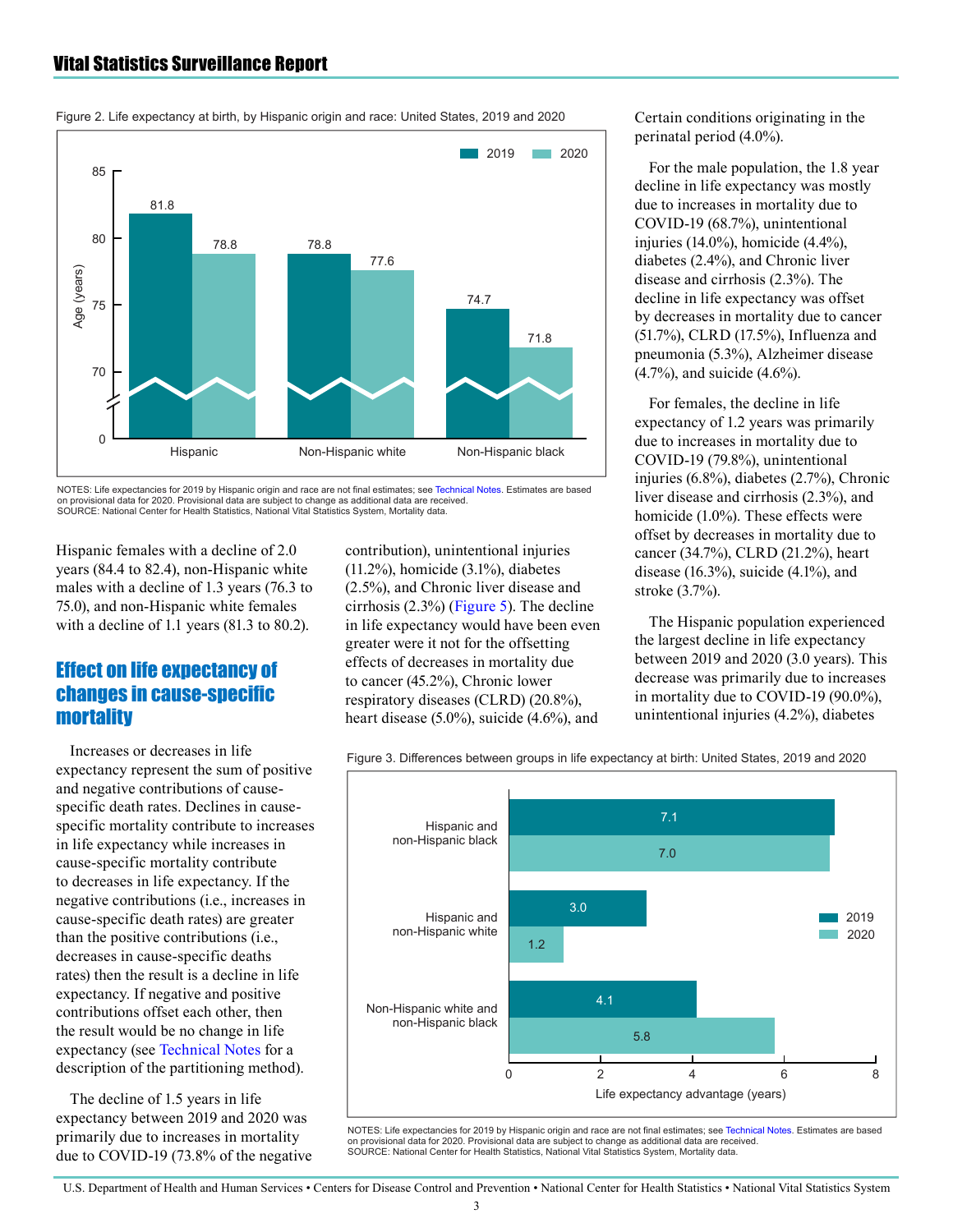<span id="page-3-0"></span>Figure 4. Change in life expectancy at birth, by Hispanic origin and race and sex: United States, 2019–2020



NOTES: Life expectancies for 2019 by Hispanic origin and race are not final estimates; se[e Technical Notes.](#page-8-0) Estimates are based on provisional data for 2020. Provisional data are subject to change as additional data are received. SOURCE: National Center for Health Statistics, National Vital Statistics System, Mortality data.

(1.8%), homicide (1.0%), and Chronic liver disease and cirrhosis (0.9%) [\(Figure 6\)](#page-5-0). The decline in life expectancy would have been greater were it not for the offsetting effects of decreases in mortality due to cancer (38.2%), heart disease (14.1%), stroke (9.7%), CLRD (9.1%), and Alzheimer disease (8.4%).

The second greatest decline in life expectancy was experienced by the non-Hispanic black population (2.9 years). The decline was due primarily to increases in mortality due to COVID-19 (59.3%), unintentional injuries (11.9%), homicide (7.7%), heart disease (5.9%), and diabetes (3.6%). The decrease in life expectancy was offset by decreases in mortality due to cancer (68.0%); Certain conditions originating in the perinatal period (11.3%); Congenital malformations, deformations and chromosomal abnormalities (4.4%); Aortic aneurysm and dissection (2.5%); and Pneumonitis due to solids and liquids (2.2%).

 The non-Hispanic white population experienced the smallest decline in life expectancy (1.2 years), primarily due to increases in mortality due to COVID-19 (67.9%), unintentional injuries (14.2%), Chronic liver disease and cirrhosis (3.3%), diabetes (2.2%), and homicide

(1.2%). The negative effects of these causes were offset by decreases in mortality due to cancer (40.1%), CLRD (28.2%), suicide (11.8%), kidney disease (4.4%), and Pneumonitis due to solids and liquids (2.8%).

## Discussion and **Conclusions**

U.S. life expectancy at birth for 2020, based on nearly final data, was 77.3 years, the lowest it has been since 2003. Male life expectancy (74.5) also declined to a level not seen since 2003, while female life expectancy (80.2) returned to the lowest level since 2005. The Hispanic population experienced the largest decline in life expectancy between 2019 and 2020, from 81.8 to 78.8 years, reaching a level lower than what it was in 2006 (80.3 years), the first year for which life expectancy estimates by Hispanic origin were produced (9). The non-Hispanic black population experienced the second largest decline in life expectancy (from 74.7 to 71.8) and was the lowest estimate seen since 2000 for the black population (regardless of Hispanic origin). Life expectancy for the non-Hispanic white population declined from 78.8 to 77.6 years, a level

last observed in 2002 for the white population (regardless of Hispanic origin).

Racial and ethnic mortality disparities in life expectancy increased in 2020. For example, the non-Hispanic white life expectancy advantage over the non-Hispanic black population increased by 41.5% between 2019 (4.1) and 2020 (5.8). Life expectancy for the black population has consistently been lower than that of the white population, but the gap had been narrowing during the past three decades, from 7.1 years in 1993 to 4.1 years in 2019 (10). The last time the gap in life expectancy between the white and black populations was this large was in 1999 (10).

Conversely, the gap between the Hispanic and non-Hispanic white populations decreased by 60% between 2019 (3.0) and 2020 (1.2). The Hispanic population lost more than one-half of the mortality advantage it had experienced relative to the non-Hispanic white population. Rather than a positive outcome, the narrowing of the life expectancy gap between the two populations is a stark indicator of worsening health and mortality outcomes for a population that paradoxically has been, prior to the COVID-19 pandemic, able to defy expectations consistent with its disadvantaged socioeconomic profile  $(2,9,11)$ .

Mortality due to COVID-19 had, by far, the single greatest effect on the decline in life expectancy at birth between 2019 and 2020, overall, among men and women, and for the three race and Hispanic-origin groups shown in this report. Among the causes contributing negatively to the change in life expectancy, COVID-19 contributed 90% for the Hispanic population, 67.9% for the non-Hispanic white population, and 59.3% for the non-Hispanic black population. Among the other causes of death that negatively contributed to the change in life expectancy, unintentional injuries, homicide, and diabetes affected all three Hispanic origin and race groups. For all three populations, unintentional injuries had the greatest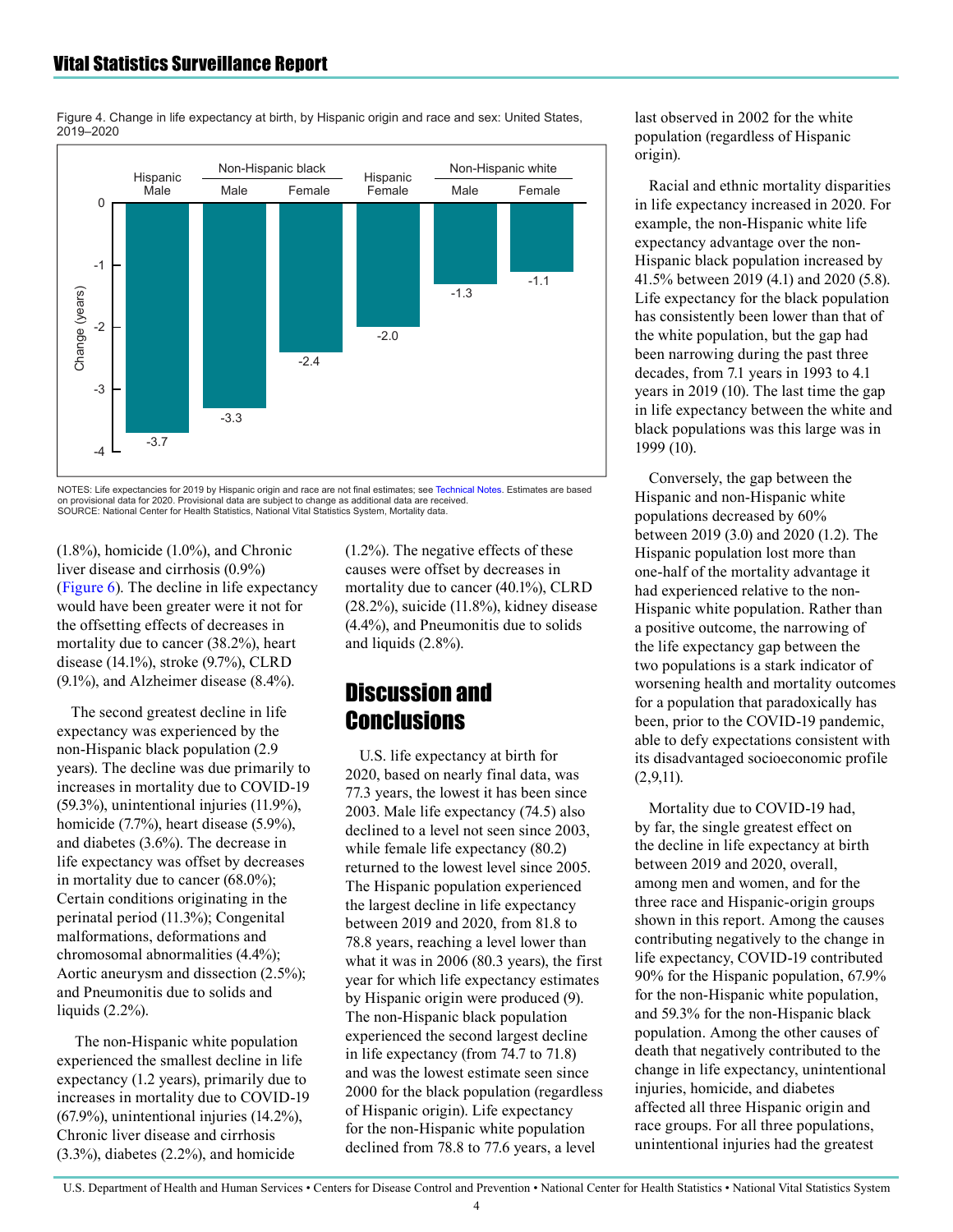

<span id="page-4-0"></span>Figure 5. Contribution of leading causes of death to the change in life expectancy, by sex and total population: United States, 2019–2020

NOTES: CLRD is Chronic lower respiratory diseases. Life expectancies for 2019 by Hispanic origin and race are not final estimates; se[e Technical Notes.](#page-8-0) Estimates are based on provisional data for<br>2020. Provisional data are SOURCE: National Center for Health Statistics, National Vital Statistics System, Mortality data.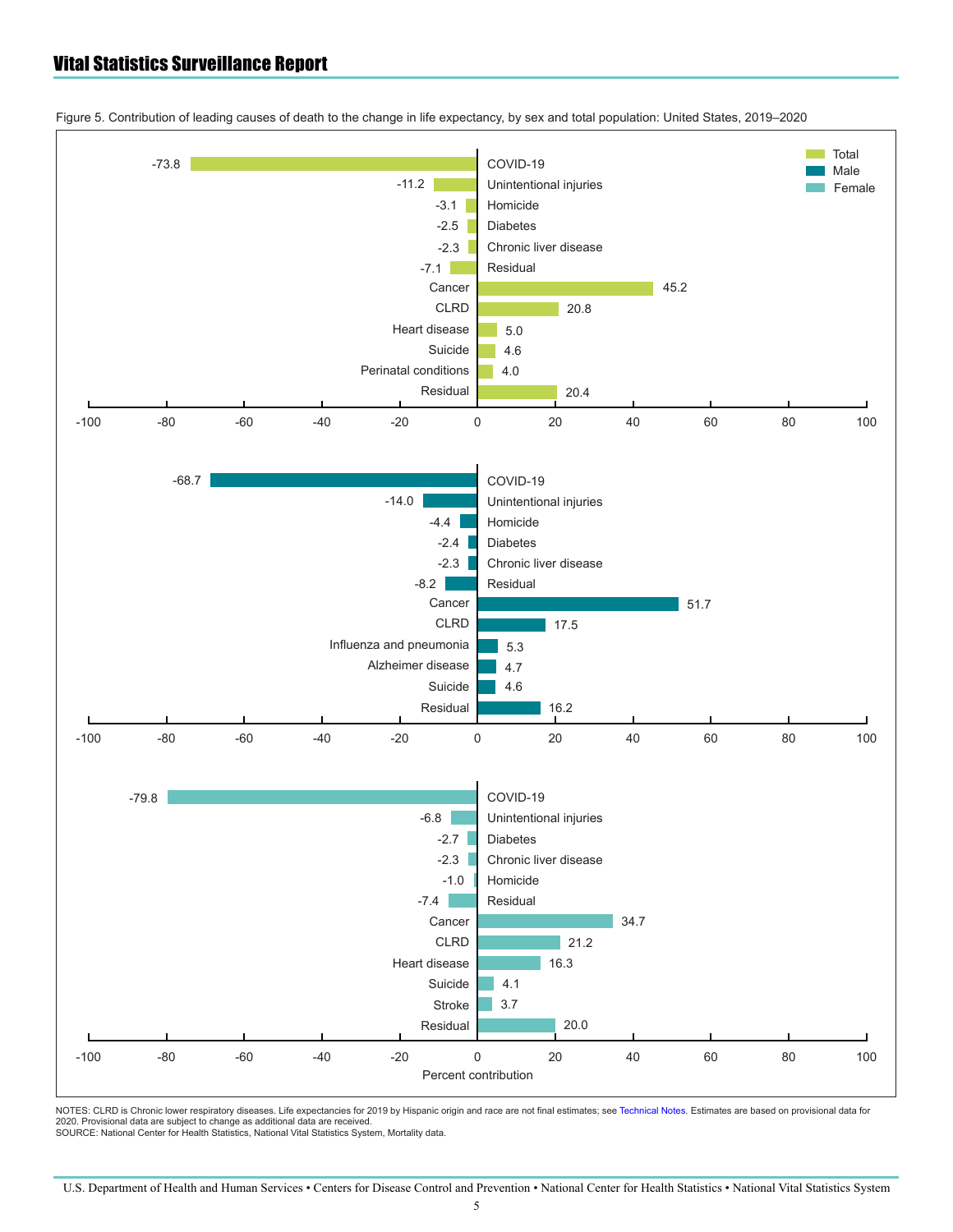

<span id="page-5-0"></span>Figure 6. Contribution of leading causes of death to the change in life expectancy, by Hispanic origin and race: United States, 2019–2020

NOTES: CLRD is Chronic lower respiratory diseases. Life expectancies for 2019 by Hispanic origin and race are not final estimates; see [Technical Notes.](#page-8-0) Estimates are based on provisional data for 2020. Provisional data are subject to change as additional data are received. SOURCE: National Center for Health Statistics, National Vital Statistics System, Mortality data.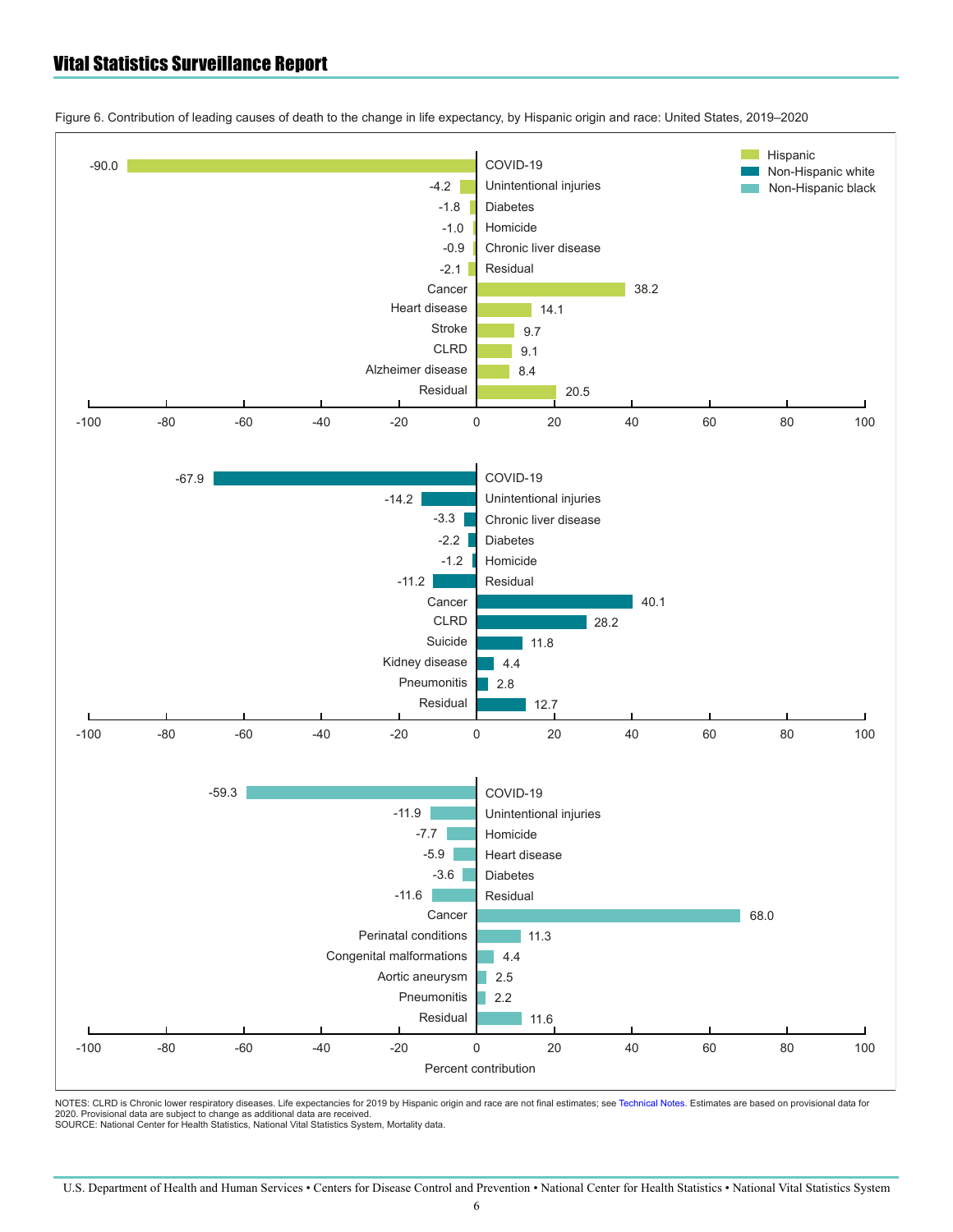effect out of these three causes (14.2%, 11.9%, and 4.2% for the non-Hispanic white, non-Hispanic black, and Hispanic populations, respectively). Increases in unintentional injury deaths in 2020 were largely driven by drug overdose deaths (12).

The life expectancy estimates presented in this report differ in important ways from those based on data for the first half of 2020 (January through June) (1). Life expectancy for the Hispanic population declined an additional 1.1 years from 79.9 years for the first half of 2020 to 78.8 years for the full-year 2020. Life expectancy declined a further 0.4 year for the non-Hispanic white population (78.0 to 77.6) and 0.2 year for the non-Hispanic black population (72.0 to 71.8). As a result, the Hispanic and non-Hispanic black populations switched places. Between 2019 and the first half of 2020, the non-Hispanic black population experienced a decline in life expectancy of 2.7 years, followed by the Hispanic population (1.9 years), and the non-Hispanic white population (0.8 year). Between 2019 and 2020 (full year), the Hispanic population experienced a decline in life expectancy of 3.0 years, followed by the non-Hispanic black (2.9 years), and non-Hispanic white (1.2 years) populations. A likely explanation for these changes may be group differences in the monthly distributions of COVID-19 deaths throughout the year. Indeed, a review of the monthly distribution of COVID-19 deaths revealed notable differences between the three populations. For the non-Hispanic black population, the percentages of COVID-19 deaths were similar across the two halves of the year (49.5% and 50.3%). In contrast, for the Hispanic population, 67.6% of all COVID-19 deaths occurred during the second half of the year. Similarly, for the non-Hispanic white population 70.5% of COVID-19 deaths occurred during the second half of the year.

The provisional mortality data on which the life tables are based have several limitations. First, the timeliness of death certificate data varies by jurisdiction and time. Some jurisdictions have historically taken longer to submit death certificates because paper records were submitted rather than electronic records, staffing shortages, or other localized issues. More recently, jurisdictions were differently affected by the pandemic. Many jurisdictions increased their frequency of death certificate submissions, while some faced staffing challenges, data processing disruptions, or other issues. Some jurisdictions expanded their use of electronic death registration systems in 2020, which may have affected the timeliness of data submission. The effect of recent changes in timeliness will not be apparent until data are finalized. Another limitation is the variation in timeliness due to age and cause of death. Certain age groups, particularly under 5 years, may be underrepresented (5). Deaths requiring investigation, including infant deaths, deaths due to external injuries, and drug overdose deaths take longer to complete and may be underreported in the 3 to 6 months after the death occurred. Lastly, the timeliness of death certificate data by race or ethnicity has not been studied. Differences in timeliness by these factors may result in underestimation of deaths for specific groups. The underestimation of infant deaths, for example, will have a disproportionate effect on life expectancy at birth given the latter's sensitivity to infant mortality, which is generally higher than mortality at all other ages up to the mid-50s or so.

## References

- 1. Arias E, Tejada-Vera B, Ahmad F. Provisional life expectancy estimates for January through June, 2020. Vital Statistics Rapid Release; no 10. Hyattsville, MD: National Center for Health Statistics. 2021. Available from: [https://www.cdc.gov/nchs/](https://www.cdc.gov/nchs/data/vsrr/VSRR010-508.pdf) [data/vsrr/VSRR010-508.pdf](https://www.cdc.gov/nchs/data/vsrr/VSRR010-508.pdf).
- 2. Arias E, Heron M, Hakes JK. The validity of race and Hispanic-origin reporting on death certificates in the United States: An update. National Center for Health Statistics. Vital Health Stat 2(172). 2016. Available

from: [https://www.cdc.gov/nchs/](https://www.cdc.gov/nchs/data/series/sr_02/sr02_172.pdf) [data/series/sr\\_02/sr02\\_172.pdf](https://www.cdc.gov/nchs/data/series/sr_02/sr02_172.pdf).

- 3. Arias E, Xu JQ. United States life tables, 2018. National Vital Statistics Reports; vol 69, no 12. Hyattsville, MD: National Center for Health Statistics. 2020. Available from: [https://www.cdc.gov/nchs/data/nvsr/](https://www.cdc.gov/nchs/data/nvsr/nvsr69/nvsr69-12-508.pdf) [nvsr69/nvsr69-12-508.pdf.](https://www.cdc.gov/nchs/data/nvsr/nvsr69/nvsr69-12-508.pdf)
- 4. Ahmad FB, Bastian B. Quarterly provisional estimates for selected indicators of mortality, 2018— Quarter 1, 2020. National Center for Health Statistics. National Vital Statistics System, Vital Statistics Rapid Release Program. 2020. Available from: [https://www.cdc.](https://www.cdc.gov/nchs/nvss/vsrr/mortality.htm) [gov/nchs/nvss/vsrr/mortality.htm.](https://www.cdc.gov/nchs/nvss/vsrr/mortality.htm)
- 5. Ahmad FB, Dokpesi P, Escobedo L, Rossen L. Timeliness of death certificate data by sex, age, and geography. Vital Statistics Rapid Release; no 9. Hyattsville, MD: National Center for Health Statistics. June 2020. Available from: [https://](https://www.cdc.gov/nchs/data/vsrr/vsrr009-508.pdf) [www.cdc.gov/nchs/data/vsrr/](https://www.cdc.gov/nchs/data/vsrr/vsrr009-508.pdf) [vsrr009-508.pdf.](https://www.cdc.gov/nchs/data/vsrr/vsrr009-508.pdf)
- 6. Rossen LM, Ahmad FB, Spencer MR, Warner M, Sutton P. Methods to adjust provisional counts of drug overdose deaths for underreporting. Vital Statistics Rapid Release; no 6. Hyattsville, MD: National Center for Health Statistics. August 2018. Available from: [https://www.cdc.](https://www.cdc.gov/nchs/data/vsrr/report006.pdf) [gov/nchs/data/vsrr/report006.pdf](https://www.cdc.gov/nchs/data/vsrr/report006.pdf).
- 7. Rossen LM, Womack LS, Spencer MR, Ahmad FB. Timeliness of infant death data for infant mortality surveillance and quarterly provisional estimates. Vital Statistics Rapid Release; no 5. Hyattsville, MD: National Center for Health Statistics. 2018. Available from: [https://www.cdc.gov/nchs/data/vsrr/](https://www.cdc.gov/nchs/data/vsrr/report005.pdf) [report005.pdf.](https://www.cdc.gov/nchs/data/vsrr/report005.pdf)
- 8. Kochanek K, Xu JQ, Arias E. Mortality in the United States, 2019. Data Brief, no 395. Hyattsville, MD: National Center for Health Statistics. 2020. Available from: [https://www.](https://www.cdc.gov/nchs/products/databriefs/db395.htm) [cdc.gov/nchs/products/databriefs/](https://www.cdc.gov/nchs/products/databriefs/db395.htm) [db395.htm](https://www.cdc.gov/nchs/products/databriefs/db395.htm).

U.S. Department of Health and Human Services • Centers for Disease Control and Prevention • National Center for Health Statistics • National Vital Statistics System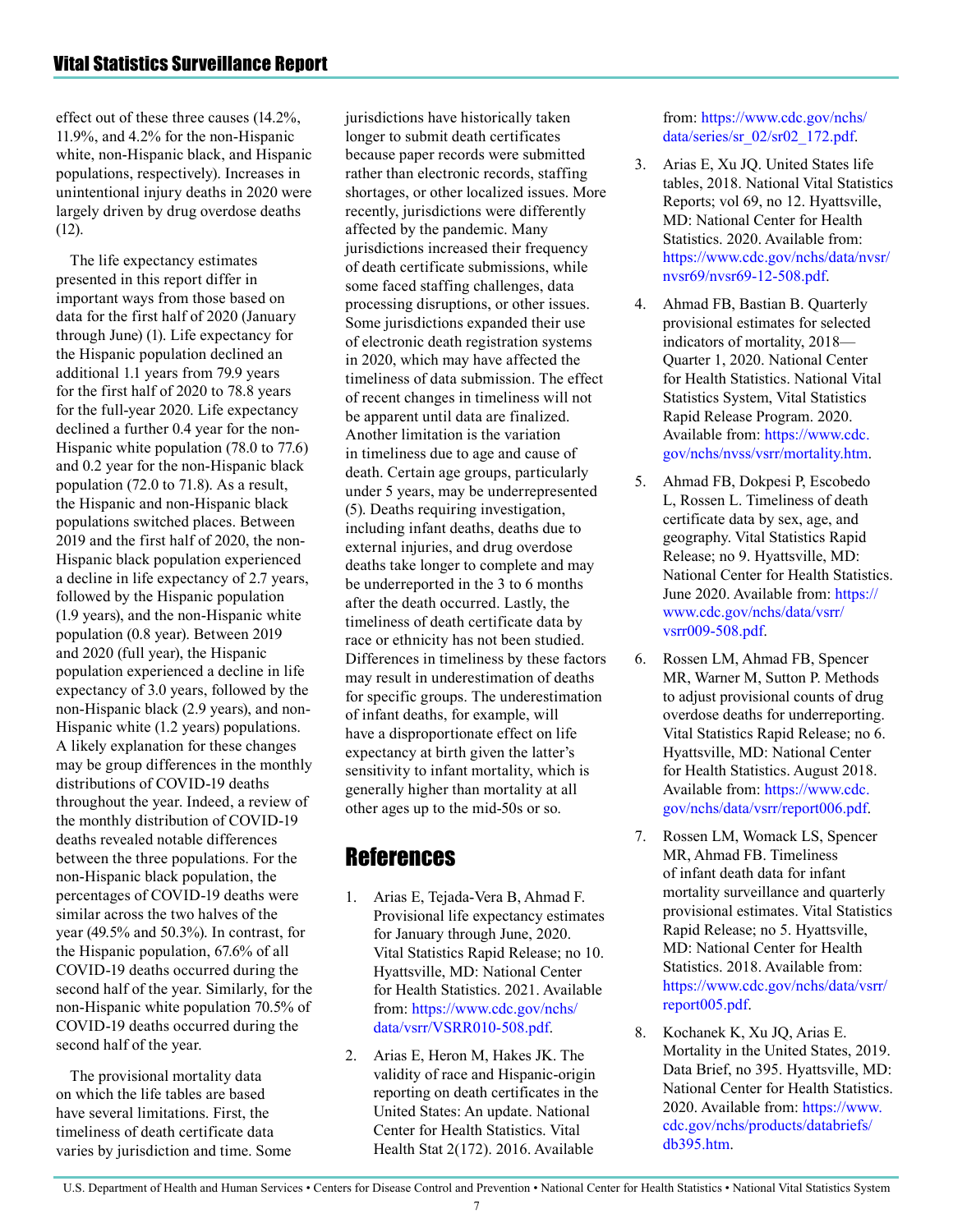- 9. Arias E. United States life tables by Hispanic origin. National Center for Health Statistics. Vital Health Stat 2(152). 2010. Available from: [https://](https://www.cdc.gov/nchs/data/series/sr_02/sr02_152.pdf) [www.cdc.gov/nchs/data/series/sr\\_02/](https://www.cdc.gov/nchs/data/series/sr_02/sr02_152.pdf) [sr02\\_152.pdf](https://www.cdc.gov/nchs/data/series/sr_02/sr02_152.pdf).
- 10. Arias E, Xu JQ. United States life tables, 2017. National Vital Statistics Reports; vol 68, no 7. Hyattsville, MD: National Center for Health Statistics. 2019. Available from: [https://www.cdc.gov/nchs/data/nvsr/](https://www.cdc.gov/nchs/data/nvsr/nvsr68/nvsr68_07-508.pdf) [nvsr68/nvsr68\\_07-508.pdf](https://www.cdc.gov/nchs/data/nvsr/nvsr68/nvsr68_07-508.pdf).
- 11. Markides KS, Coreil J. The health of Hispanics in the southwestern United States: An epidemiologic paradox. Public Health Rep 101(3):253–65.
- 12. Ahmad FB, Anderson RN. The leading causes of death in the US for 2020. JAMA. 325(18):1829–30. 2021. DOI:10.1001/jama.2021.5469.
- 13. Chiang CL. The life table and its applications. Malabar, FL: R.E. Krieger Publishing Company. 1984.
- 14. Silcocks PBS, Jenner DA, Reza R. Life expectancy as a summary of mortality in a population: Statistical considerations and suitability for use by health authorities. J Epidemiol Community Health 55:38–43. 2001.
- 15. Kochanek KD, Maurer JD, Rosenberg HM. Causes of death contributing to changes in life expectancy: United States, 1984–89. National Center for Health Statistics. Vital Health Stat 20(23). 1994. Available from: [https://www.cdc.](https://www.cdc.gov/nchs/data/series/sr_20/sr20_023.pdf) [gov/nchs/data/series/sr\\_20/sr20\\_023.](https://www.cdc.gov/nchs/data/series/sr_20/sr20_023.pdf) [pdf](https://www.cdc.gov/nchs/data/series/sr_20/sr20_023.pdf).
- 16. Arriaga EE. Changing trends in mortality decline during the last decades. In: Ruzicka L, Wunsch G, Kane P, editors. Differential mortality: Methodological issues and biosocial factors. Oxford, England: Clarendon Press. 1989.
- 17. Arriaga EE. Measuring and explaining the change in life expectancies. Demography 21(1): 83–96. 1984.

18. Murphy SL, Xu JQ, Kochanek KD, Arias E, Tejada-Vera B. Deaths: Final data for 2018. National Vital Statistics Reports; vol 69, no 13. National Center for Health Statistics. 2020. Available from: [https://www.](https://www.cdc.gov/nchs/data/nvsr/nvsr69/nvsr69-13-508.pdf) [cdc.gov/nchs/data/nvsr/nvsr69/](https://www.cdc.gov/nchs/data/nvsr/nvsr69/nvsr69-13-508.pdf) [nvsr69-13-508.pdf.](https://www.cdc.gov/nchs/data/nvsr/nvsr69/nvsr69-13-508.pdf)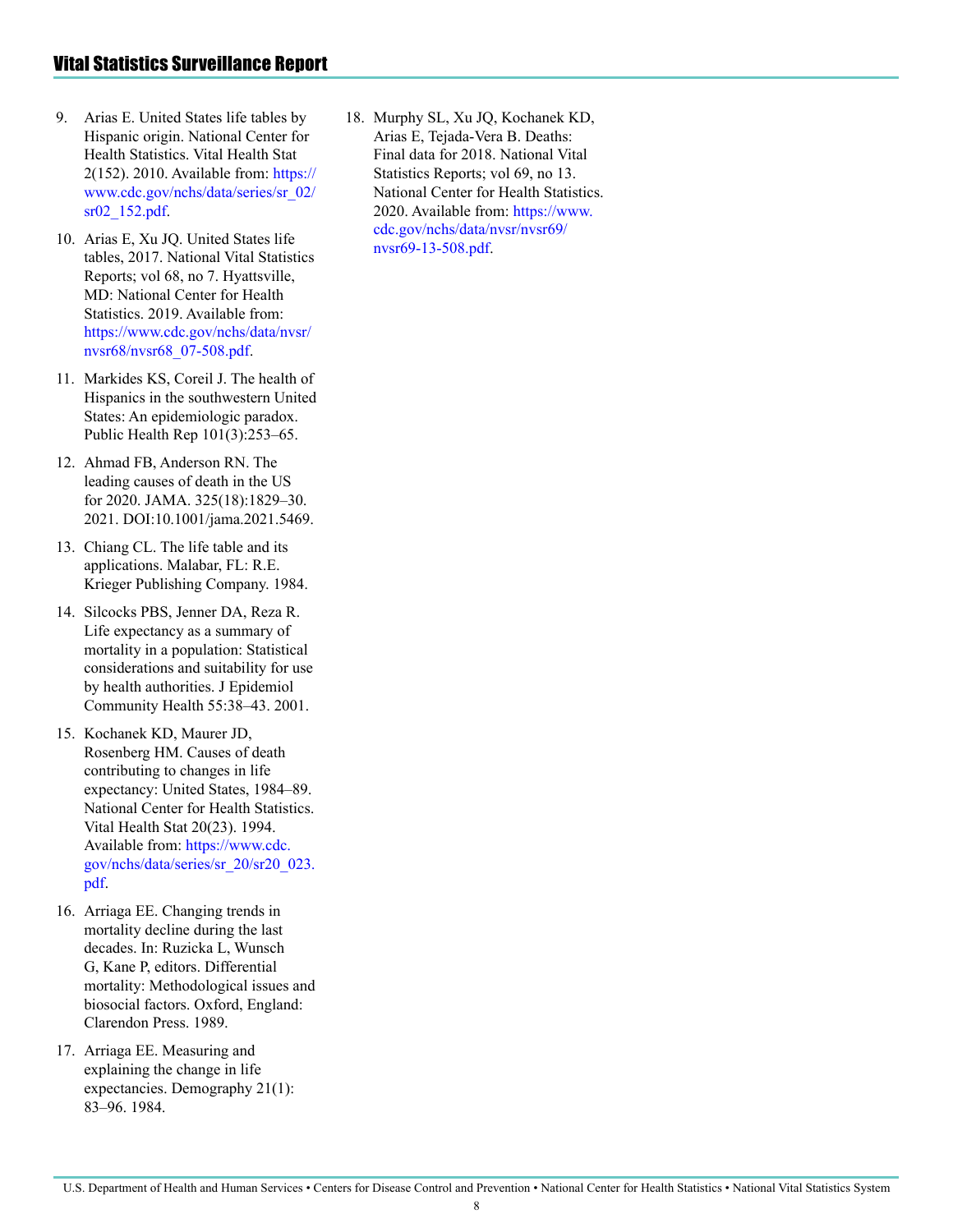## <span id="page-8-0"></span>Technical Notes

The methodology used to estimate the provisional 2020 life tables (Internet [tables I–1 through I–12\)](https://www.cdc.gov/nchs/data/vsrr/vsrr015-tables-508.pdf#1), on which the life expectancy estimates presented in this report are based, differs from what is used to estimate the annual U.S. national life tables in several ways (3). First, the life tables presented in this report are based on provisional death counts rather than on final death counts. Second, they are based on monthly population estimates rather than on annual mid-year population estimates. Third, they are abridged period life tables closed at ages 85 and over rather than complete period life tables closed at ages 100 and over. The main reason for the differences in methodology is data availability. Final death counts for the year 2020 will be not be available until late in 2021. Similarly, census mid-year population estimates for 2020 are not yet available. The tables are closed at ages 85 and over because Medicare data, used to supplement vital statistics data at older ages, are not yet available. Another difference is the use of provisional birth counts rather than final birth counts and linked birth and infant death data used for life tables by Hispanic origin and race as these data are not yet available. Finally, abridged rather than complete life tables are used to address the effects of small death counts for some Hispanic origin-racesex-age groups (Internet [tables I–1](https://www.cdc.gov/nchs/data/vsrr/vsrr015-tables-508.pdf#1)  [through I–12\)](https://www.cdc.gov/nchs/data/vsrr/vsrr015-tables-508.pdf#1).

Standard errors of the two most important functions, the probability of dying and life expectancy (Internet [tables](https://www.cdc.gov/nchs/data/vsrr/vsrr015-tables-508.pdf#3)  [I–3 through I–4\)](https://www.cdc.gov/nchs/data/vsrr/vsrr015-tables-508.pdf#3), are estimated under the assumption that the data are only affected by random error because over 99% of deaths that occurred during the first half of 2020 are included. However, the possibility that certain jurisdictions and age groups may be underrepresented for later months could potentially lead to biases not accounted for by the estimated standard errors. Other possible errors, including age, and Hispanic origin and race misreporting on death certificates are also not considered in the calculation of the variances or standard errors of the life table functions.

The methodology used to estimate the 2019 complete period life tables, from which the 2019 life expectancy estimates in this report are generated, is the same as that used every year to estimate the annual U.S. life tables, with a minor modification (3). The standard 2019 birth and mortality data files were used rather than the 2019 linked birth/infant death data file for the life tables by Hispanic origin and race, because the linked data for 2019 are not yet available. The final 2019 life tables by Hispanic origin and race will be updated once the linked birth and infant death data become available (Internet [table I–15](https://www.cdc.gov/nchs/data/vsrr/vsrr015-tables-508.pdf#15)).

### Data for calculating life table functions

#### **Vital statistics data**

Mortality data used to estimate the life tables presented in this report include over 99% of the deaths that occurred in 2020, although certain jurisdictions and age groups may be underrepresented for later months. Death data are typically over 99% complete 3 months after the date of death, but this can vary by jurisdiction, age of the decedent, and the cause of death. Most jurisdictions submit over 90% of death data by 3 months after the date of death, but some jurisdictions may take longer to submit death records. Death data for decedents aged under 5 years are 90% complete 3 months after the date of death, and 95% complete 6 months after the death occurred. Provisional estimates of infant mortality are typically presented with a 9-month lag as infant deaths require additional investigation and take longer to complete. Timeliness also varies by cause of death; with deaths due to external causes taking additional time to investigate and complete death certificates. Provisional estimates for most external causes of death (e.g., falls, suicides, unintentional injuries) are presented with a 6-month lag, while drug overdose deaths are presented with a 9-month lag.

Beginning with the 2018 data year, all 50 states and D.C. reported deaths based on the 2003 revision of the U.S. Standard Certificate of Death for the entire year (3). The revision is based on the 1997 Office of Management and Budget (OMB) standards (3). The 1997 standards allow individuals to report more than one race and increased the race choices from four to five by separating the Asian and Pacific Islander groups. The Hispanic category did not change, remaining consistent with previous reports.

The Hispanic origin and race groups in this report follow the 1997 standards and differ from the race categories used in reports for data years prior to 2018. From 2003 through 2017, not all deaths were reported using the 2003 certificate revision that allowed the reporting of more than one race based on the 1997 OMB race standards (3). During those years, multiple-race data were bridged to the 1977 standard single-race categories. Use of the bridged-race process was discontinued for the reporting of mortality statistics in 2018 when all states collected data on race according to 1997 OMB guidelines for the full data year.

#### **Census population data**

The population data used to estimate the life tables shown in this report are July 1, 2020, monthly postcensal population estimates based on the 2010 decennial census and are available from the U.S. Census website at [https://www.](https://www.census.gov/data/tables/time-series/demo/popest/2010s-national-detail.html) [census.gov/data/tables/time-series/demo/](https://www.census.gov/data/tables/time-series/demo/popest/2010s-national-detail.html) [popest/2010s-national-detail.html](https://www.census.gov/data/tables/time-series/demo/popest/2010s-national-detail.html).

#### Preliminary adjustment of the data

#### **Adjustments for unknown age**

An adjustment is made to account for the small proportion of deaths for which age is not reported on the death certificate. The number of deaths in each age category is adjusted proportionally to account for those with not-stated age. The following factor  $(F)$  is used to make the adjustment. *F* is calculated for the total and for each sex group within a racial and ethnic population for which life tables are constructed:

U.S. Department of Health and Human Services • Centers for Disease Control and Prevention • National Center for Health Statistics • National Vital Statistics System

9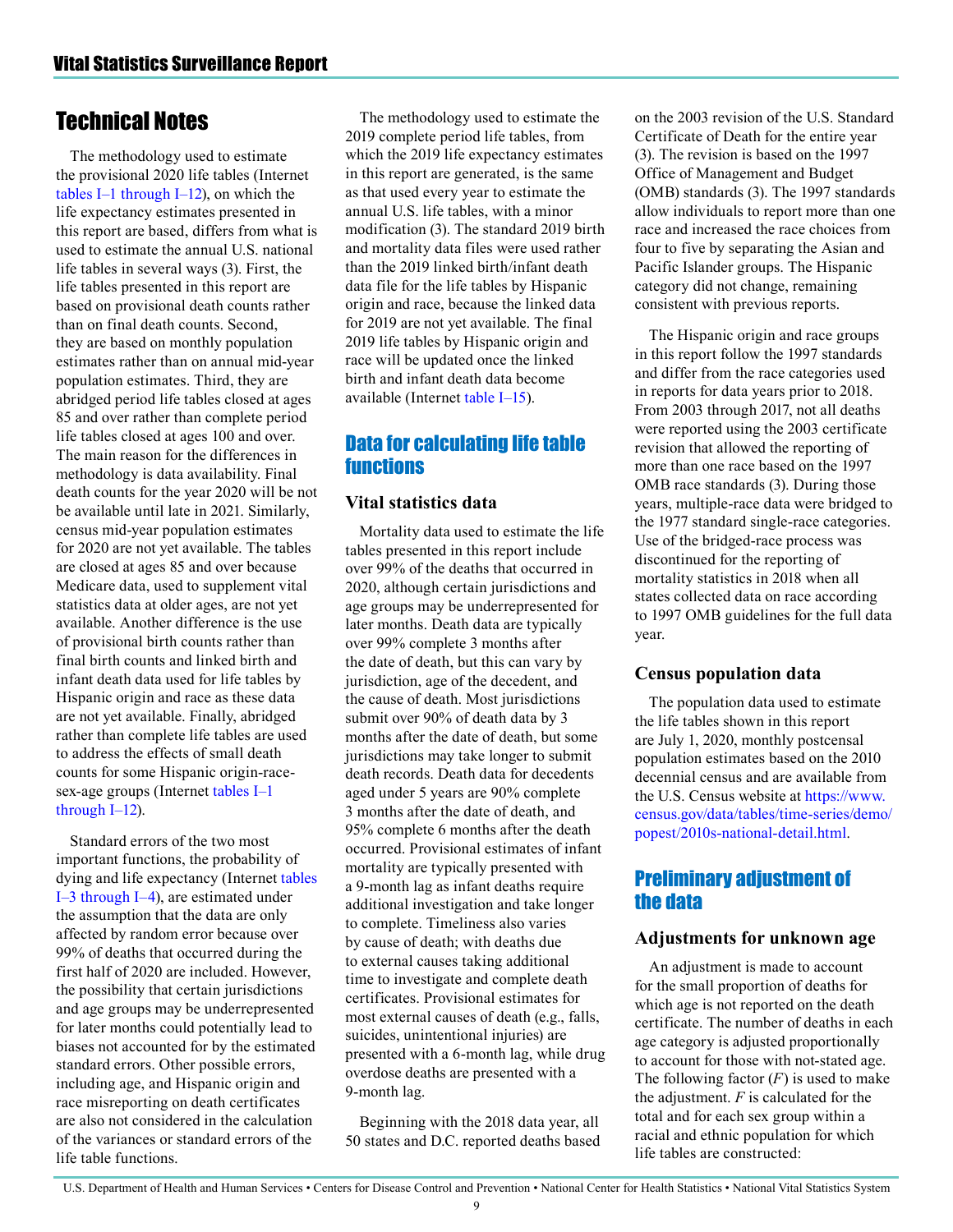#### $F = D/D^a$

where *D* is the total number of deaths and *D<sup>a</sup>* is the total number of deaths for which age is stated. *F* is then applied by multiplying it by the number of deaths in each age group.

#### **Adjustment for misclassification of Hispanic origin and race on death certificates**

The latest research to evaluate Hispanic origin and race reporting on U.S. death certificates found that the misclassification of Hispanic origin and race on death certificates in the United States accounts for a net underestimate of 3% for total Hispanic deaths, a net underestimate of less than one-half percent for total non-Hispanic black deaths, and no under or overestimate for total non-Hispanic white deaths or for the population racially classified as white or black, irrespective of Hispanic origin (10). These results are based on a comparison of self-reported Hispanic origin and race on Current Population Surveys (CPS) with Hispanic origin and race reported on the death certificates of a sample of decedents in the National Longitudinal Mortality Study (NLMS) who died during the period 1999–2011 (10).

NLMS-linked records are used to estimate sex-age-specific ratios of CPS Hispanic origin and race counts to death certificate counts (2). The CPS to death certificate ratio, or "classification ratio," is the ratio of the weighted count of self-reported race and ethnicity on the CPS to the weighted count of the same racial or ethnic category on the death certificates of the sample of NLMS decedents described above. It can be interpreted as the net difference in assignment of a specific Hispanic origin and race category between the two classification systems and can be used as a correction factor for Hispanic origin and race misclassification (10). The assumption is made that the race and ethnicity reported by a CPS respondent is more reliable than proxy reporting of race and ethnicity by a funeral director who has little personal knowledge of

the decedent. Further, public policy embodied in the 1997 OMB standard mandates that self-identification should be the standard used for the collection and recording of race and ethnicity information (10).

The NLMS-based classification ratios discussed above are used to adjust the age-specific number of deaths for ages 1–85 years and over for the total, Hispanic, non-Hispanic white, and non-Hispanic black populations, and by sex for each group, as follows:

$$
{}_{n}D_{x} = {}_{n}D_{x}^{F} \bullet {}_{n}CR_{x}
$$

where  $n D_x^F$  is the age-specific number of deaths adjusted for unknown age as described above,  ${}_{n}CR_{x}$  are the sex- and age-specific classification ratios used to correct for the misclassification of Hispanic origin and race on death certificates, and  $_D_p_n$  are the final age-specific counts of death adjusted for age and Hispanic origin and race misclassification.

Because NLMS classification ratios for infant deaths are unreliable due to small sample sizes, corrections for racial and ethnic misclassification of infant deaths are addressed by using infant death counts and live birth counts from the linked birth and infant death data files rather than the traditional birth and death data files (3). In the linked file, each infant death record is linked to its corresponding birth record so that the race and ethnicity of the mother reported on the birth record can be ascribed to the infant death record. Due to the unavailability of birth and infant death data at this time, the traditional birth and death data files are used instead for both the 2019 and 2020 life tables. Typically, infant mortality rates based on these data are overestimated by approximately 4% for the Hispanic population and 3% for the non-Hispanic black population and underestimated by 2% for the non-Hispanic white population (1).

### Calculation of abridged life tables

The abridged life tables were constructed using the methodology developed by Chiang with minor modifications described below (13). The life table columns include:

#### **Age**

The age interval between two exact ages, *x* and  $x + n$ . The abridged life tables contain 19 age groups (in years): 0–1, 1–5, 5–10, 10–15, …, 80–85, and 85 and over.

#### **Probability of dying,** *nqx*

The first step in the calculation of an abridged period life table is the estimation of the age-specific probability of dying, *nqx* . The probability of dying between two exact ages, *x* and  $x + n$ , is defined as:

$$
{}_{n}q_{x} = \frac{n_{x} \bullet {}_{n}M_{x}}{1 + (1 - a_{x}) \bullet n_{x} \bullet {}_{n}M_{x}}
$$

where  $_nM_x$  is the age-specific period death rate,  $\frac{nD_x}{R}$ , and  $nD_x$  is the agespecific provisional death count,  ${}_{n}P_{x}$  is the July 1, 2020, age-specific monthly population estimates based on the 2010 decennial population census population count;  $n<sub>x</sub>$  is the size in years of the age interval; and  $a_x$  is the fraction of life lived by those who died in the age interval. *n x D P*

## **Number surviving,** *l x*

The number of persons surviving to the beginning of the age interval from the original 100,000 hypothetical live births is defined as:

$$
l_{x+n} = l_x - {}_n d_x
$$

where the radix of the table  $l_0 = 100,000$ .

#### Number dying, *<sup>n</sup>*<sub>*x*</sub>

The number of persons dying in the hypothetical life table cohort in the age interval *x* and  $x + n$  is defined as:

#### $d_x d_y = l_x \bullet_n q_x$

U.S. Department of Health and Human Services • Centers for Disease Control and Prevention • National Center for Health Statistics • National Vital Statistics System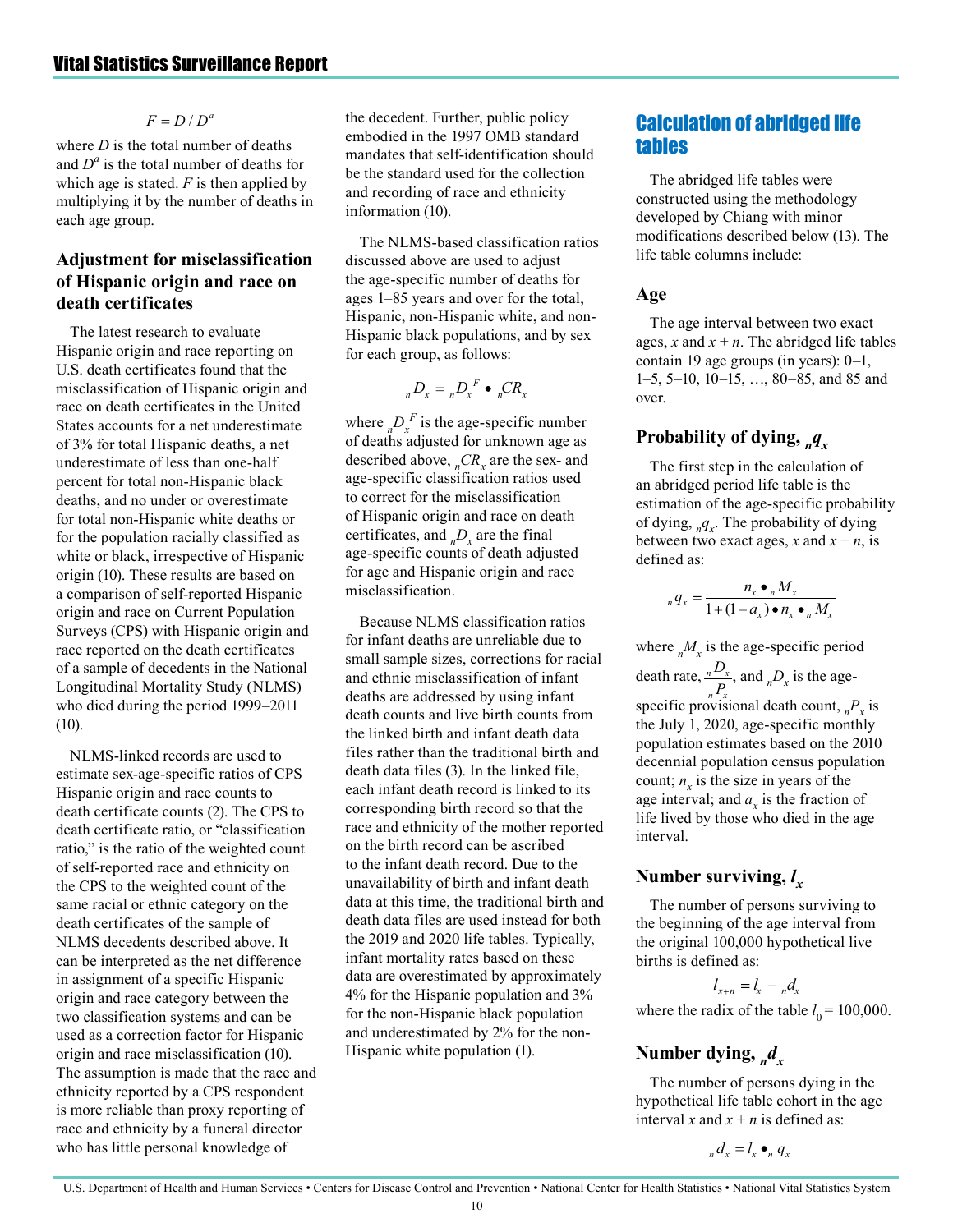#### **Person-years lived,** *nLx*

The number of person-years lived by the hypothetical life table cohort within an age interval *x* and  $x + n$  is defined as:

$$
{}_{n}L_{x} = n_{x} \bullet (l_{x} - {}_{n}d_{x}) + a_{x} \bullet n_{x} \bullet {}_{n}d_{x}
$$

where  $\mathcal{L}_x$ , the person-years lived in the final open-ended age interval, is defined as:

$$
{}_{\infty}L_{x}=\frac{l_{x}}{\omega M_{x}}
$$

#### **Total number of person-years lived,** *Tx*

The number of person-years that would be lived by the hypothetical life table cohort after the beginning of the age interval *x* and  $x + n$  is defined as:

$$
T_x = \sum_{x=0}^{x=x+\infty} {}_nL_x
$$

#### **Expectation of life,**  $e_x$

The average number of years to be lived by those in the hypothetical life table cohort surviving to age *x* is defined as:

$$
e_x = \frac{T_x}{I_x}
$$

#### Variances and standard errors of the probability of dying and life expectancy

Variances are estimated under the assumption that the mortality data on which the life tables are based are not affected by sampling error and are subject only to random variation. However, although over 99% of deaths that occurred from January through December, 2020 are included, the data may be biased by the possibility that certain jurisdictions and age groups may be underrepresented for later months. These errors as well as those resulting from age and Hispanic origin and race misreporting on death certificates are not considered in the calculation of the variances or standard errors of the life table functions.

The methods used to estimate the variances of  $_{n}q_{x}$  and  $e_{x}$  are based on Chiang (13) with a minor modification in the estimate of the variance of  $e_x$  in the closing age of the life table (14). Based on the assumption that deaths are binomially distributed, Chiang proposed the following equation for the variance of  $_{n}q_{x}$ :

$$
Var(_nq_x) = \frac{{}_nq_x^2(1 - _nq_x)}{{}_nD_x}
$$

where  $_D_{x}$  is the age-specific number of deaths.

$$
Var(e_x) = \frac{\sum_{x=0}^{x=75-84} l_x^2 \bullet [(1-a_x) \bullet n_x + e_{(x+n)}]^2 \bullet Var(_n q_x)}{l_x^2}
$$

and for ages 85 and over:

$$
Var(e_{85+}) = \frac{l_{85+}^2}{M_{85+}^4} \bullet Var(M_{85+})
$$

#### Causes of death contributing to changes in life expectancy

To measure changes in mortality, a discrete method, developed by Arriaga (15–17), was used to estimate the contribution of mortality change by causes of death based on changes in life expectancy, which is described as a procedure that "estimates the number of years added to or removed from life expectation because of the decrease or increase (respectively) of the central mortality rates of life tables" (16). With this method one can partition the change in life expectancy over time or between two separate groups of populations. In this report, Arriaga's technique is used to partition by cause-of-death changes in life expectancy at birth in the United States from 2019 to 2020.

The method partitions changes into component additive parts and identifies the causes of death having the greatest influence, positive or negative, on changes in life expectancy based on rankable causes of death (15–17). This is the same method as that used by NCHS annually to analyze changes in life expectancy (18).

### **Acknowledgments**

The authors are grateful for the content review provided by Sherry L. Murphy, Mortality Statistics Branch (MSB). The authors thank Amy Branum, Office of the Director; Robert N. Anderson, MSB; and Andrés Berruti, Division of Vital Statistics for their reviews and comments. NCHS Office of Information Services, Information Design and Publishing staff edited and produced this report: editor Nora Castro; typesetters and graphic designers Michael Jones (contractor) and Kyung Park.